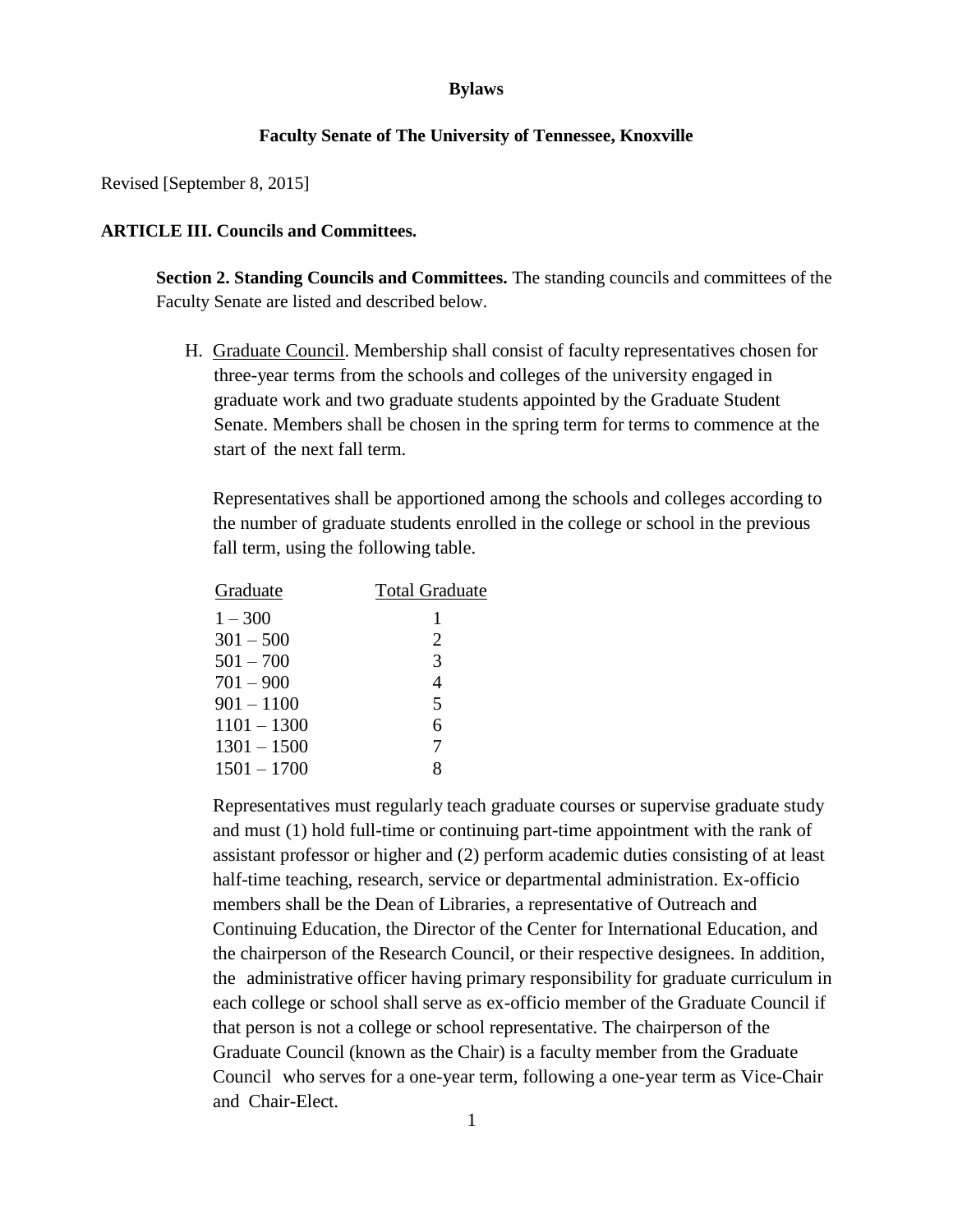The Graduate Council is charged by the Faculty Senate to set establishes standards for graduate admission, retention, and graduation; assesses curricular revisions and new proposals for graduate programs; evaluates interdisciplinary, intercollegiate and international programs; approves individuals to direct doctoral dissertations; and considers new initiatives and other matters of policy pertaining to graduate programs. Its structure and activities are governed by its Bylaws, which are adopted and amended by the membership of the Graduate Council and include rules consistent with these Bylaws.

The Chair of the Graduate Council or faculty designee shall report its actions of the Graduate Council to the Executive Council. The report shall include Tthe agenda and, a summary of substantive actions taken., and the minutes of the Graduate Council meetings The report and the minutes of the Graduate Council meetings will be distributed or made available electronically to all senators at least five business days prior to the next Faculty Senate meeting. Implementation of actions taken by the Graduate Council follows occurs after approval of the reportminutes of by the Faculty SenateGraduate Council meeting at which the actions were approved by the Graduate Council. Any curricular change may be reopened for review and its implementation delayed at the willupon vote of the Executive Council or the full Faculty Senate.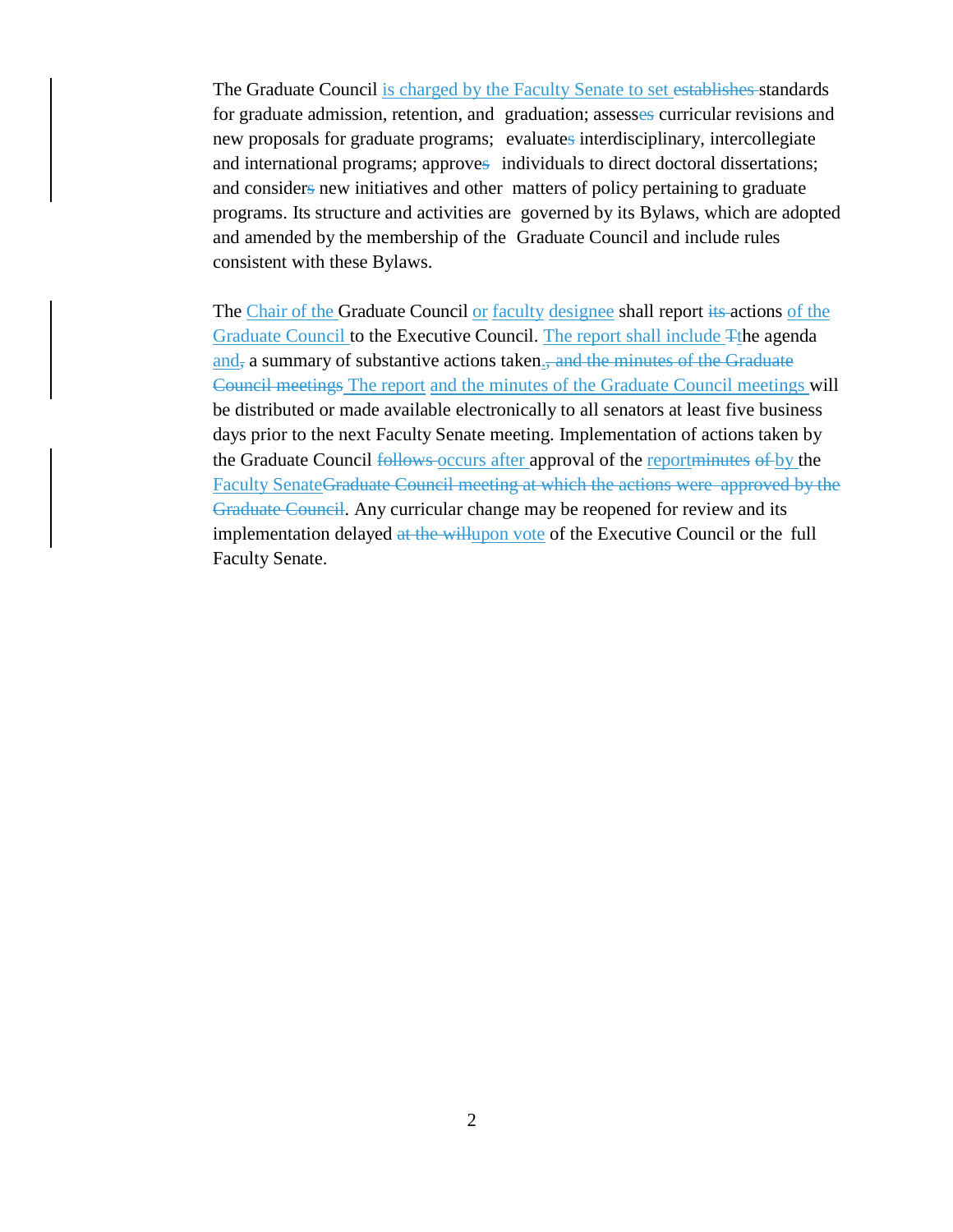M. Undergraduate Council. Voting membership shall consist of representatives chosen for three-year terms from the schools and colleges of the university granting baccalaureate degrees, one member of the ROTC faculty, and four students designated by the Undergraduate Academic Council. Members shall be chosen in the spring term for terms to commence at the start of the next fall term. Representatives shall be apportioned among the baccalaureate degree-granting units according to the number of degrees granted during the prior academic year, using the following table.

| <b>Total Undergraduate Council</b> |
|------------------------------------|
|                                    |
| 2                                  |
| 3                                  |
| 4                                  |
| 5                                  |
| 6                                  |
| 7                                  |
| 8                                  |
|                                    |
|                                    |

In the College of Arts and Sciences, representatives shall be apportioned among the divisions of Social Sciences, Humanities, and Natural Sciences. Members must hold full-time or continuing part-time appointment with the rank, or equivalent rank, of lecturer, clinical instructor, assistant professor or higher and (2) perform academic duties consisting of at least half-time teaching, research, service or departmental administration. Ex-officio members shall be the Assistant Provost for Enrollment Services, a representative of Outreach and Continuing Education, the Dean of Libraries, the Director of the Center for International Education, the Director of the Chancellor's Honors Program, and the Director of the Tennessee Teaching and Learning Center, or their respective designees. In addition, the administrative officer having primary responsibility for undergraduate curriculum in each school or college shall serve as an ex-officio member of the Undergraduate Council if that person is not a school or college representative. The chairperson of the Undergraduate Council (known as the Chair) shall be a faculty member from the Undergraduate Council elected for a one-year term, following a one-year term as Vice Chair, by voting members of the Undergraduate Council. The election of the Chair will take place at the last meeting of the spring semester.

amended by the membership of the Undergraduate Council and include rules The Undergraduate Council is charged by the Faculty Senate to set shall concerned itself with standards for admission, retention, and graduation; review with curricular matters in the undergraduate programs; with the development of interdisciplinary programs; with the approveal of new programs and any other matters of educational policy pertaining to undergraduate programs. Its structure and activities are governed by its Operating Guidelines, which are adopted and